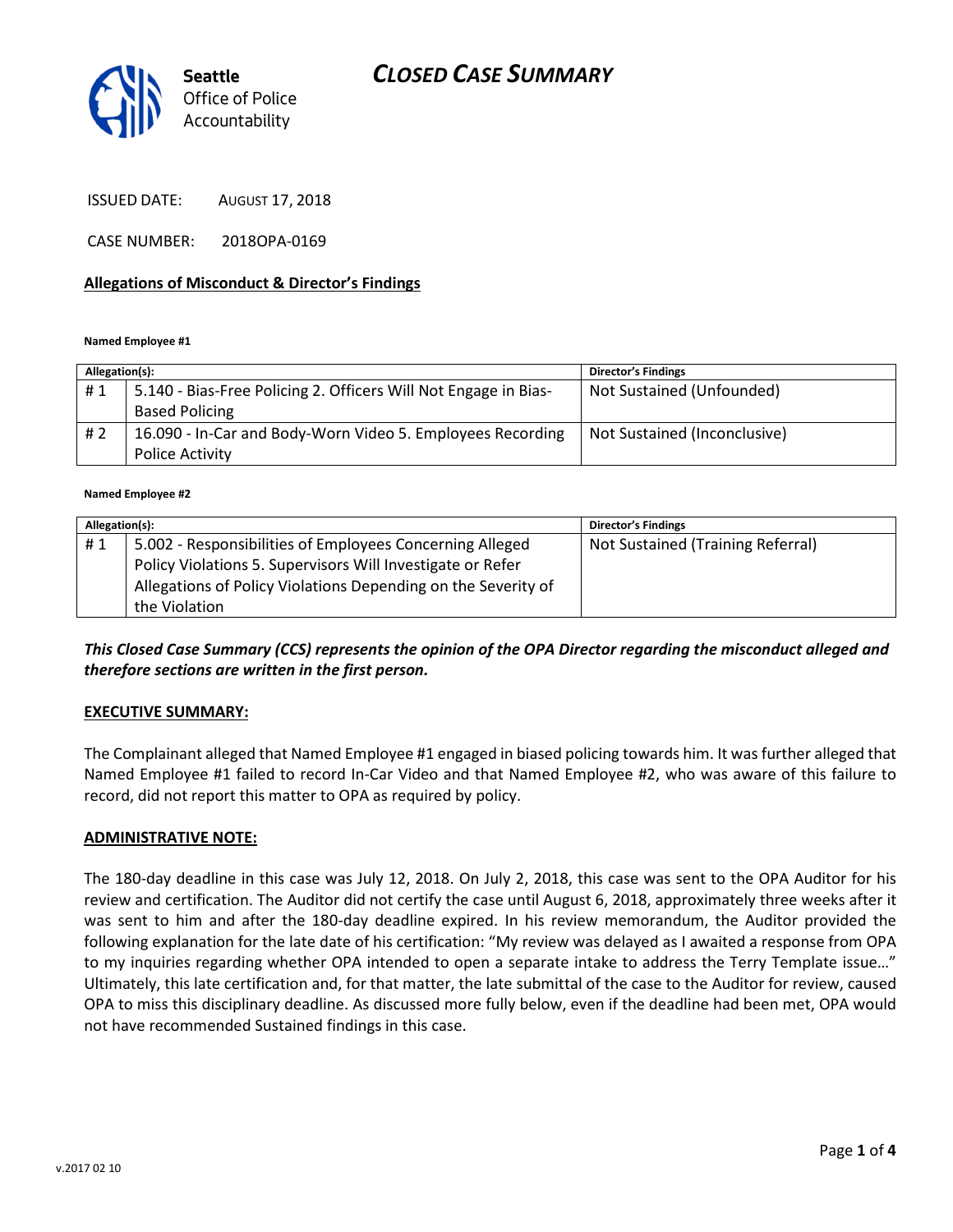

# CLOSE CASE SUMMARY

OPA CASE NUMBER: 2018OPA-0169

#### ANALYSIS AND CONCLUSIONS:

### Named Employee #1 - Allegation #1 5.140 - Bias-Free Policing 2. Officers Will Not Engage in Bias-Based Policing

On the date in question, Named Employee #1 (NE#1) reported that he viewed an individual who appeared to be drinking alcohol in a parked car. There were two other individuals in the car. NE#1 stated that, at the time he observed this conduct, it was dark outside and he could not determine what the races of the individuals were. NE#1 approached the vehicle on foot and ran the license plate of the car. He determined that the title of the vehicle had not been transferred within 45 days of a recent sale (nine months prior) as was required by law. NE#1 then made contact with the individuals that were occupying the car. The two passengers stepped outside of the vehicle, but the driver remained seated inside of the car. One of the passengers had been sitting in the front seat of the vehicle and the other passenger was sitting alone in the backseat. The backseat passenger – who was later identified as the Complainant – was the individual who NE#1 had observed drinking from an open container.

While speaking with the driver, NE#1 noticed a handgun on the floor of the backseat. This handgun was situated directly where the Complainant had been seated. NE#1 called for more officers, ordered the driver to exit the vehicle, and detained all three of the individuals. In response to NE#1's questions, the driver revealed that he had a handgun in his pocket. NE#1 identified all three individuals and determined that they had all been previously arrested for felonies. The Complainant, as well as the other individuals, were placed under arrest for felony possession of a firearm.

While he was being held at the precinct, the Complainant told Named Employee #2 (NE#2) that he believed his detention and arrest (as well as that of the other two individuals with him) was premised on bias – specifically, because of his status as an African-American male. Based on that allegation, NE#2 referred this matter to OPA and this investigation ensued.

SPD policy prohibits biased policing, which it defines as "the different treatment of any person by officers motivated by any characteristic of protected classes under state, federal, and local laws as well other discernible personal characteristics of an individual." (SPD Policy 5.140.) This includes different treatment based on the race of the subject. (See id.)

Based on my review of the evidence, including the Body Worn Video (BWV), there is no indication that NE#1 engaged in biased policing or that the Complainant's race and/or membership in a protected class had any impact on the law enforcement action taken towards him. Indeed, I find the opposite and conclude that NE#1 treated the Complainant and the other occupants of the car appropriately and respectfully. I note that NE#1 took a potentially dangerous situation and handled it incredibly calmly and proficiently. At the end of the day, through effective police work, NE#1 removed two guns from circulation. I commend him for a truly excellent job in this case and for behaving in a highly professional manner.

For these reasons, I recommend that this allegation be Not Sustained – Unfounded.

## Recommended Finding: Not Sustained (Unfounded)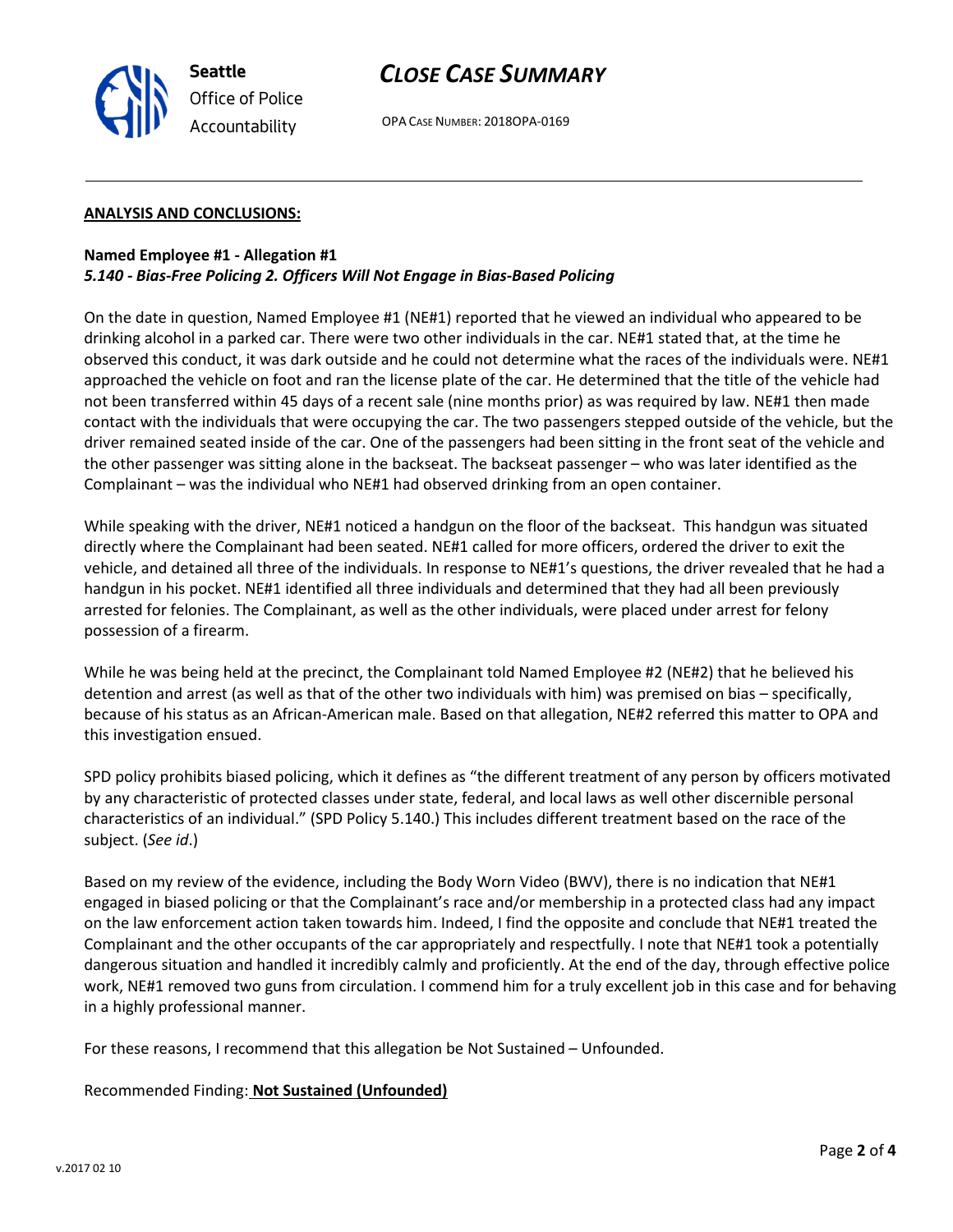# CLOSE CASE SUMMARY

OPA CASE NUMBER: 2018OPA-0169

## Named Employee #1 - Allegation #2 16.090 - In-Car and Body-Worn Video 5. Employees Recording Police Activity

While NE#1 recorded Body Worn Video (BWV) during this incident, he failed to properly activate his ICV. NE#1 told OPA that he learned of the absence of ICV shortly after the incident. As required by policy, he properly reported the failure to record in his General Offense Report. He also documented why there was no recording; namely, because he believed that he was too far from his vehicle at the time he activated his ICV via his wireless microphone.

SPD Policy 16.090-POL-5 concerns when Department employees are required to record police activity. SPD Policy 16.090-POL-5(b) sets forth the categories of activity that must be recorded, which include: responses to dispatched calls starting before the employee arrives on the scene; traffic and Terry stops; on-view infractions and criminal activity; arrests and seizures; searches and inventories of vehicles, persons, or premises; and questioning victims, suspects, or witnesses.

It is undisputed that NE#1 failed to record video and that he was required to do so in this instance. During its investigation, OPA contacted SPD IT to determine whether NE#1's explanation for why his ICV failed to record was plausible. SPD IT reviewed the log for NE#1's system. SPD confirmed that while it was possible that NE#1 tried to remotely activate his ICV but it failed to start recording, this could not definitively be established. Based on these findings, I recommend that this allegation be Not Sustained – Inconclusive.

## Recommended Finding: Not Sustained (Inconclusive)

## Named Employee #2 - Allegation #1

## 5.002 - Responsibilities of Employees Concerning Alleged Policy Violations 5. Supervisors Will Investigate or Refer Allegations of Policy Violations Depending on the Severity of the Violation

SPD Policy 5.002-POL-5 requires that Department supervisors either investigate or refer allegations of policy violations depending on the severity of the violation. The policy further states that minor policy violations may be investigated by the supervisor, while serious policy violations must be referred to OPA. (SPD Policy 5.002-POL-5.)

In the bias review that she generated, NE#2 noted that she could not locate ICV for NE#1. She documented that she spoke to NE#1 concerning the absence of ICV and that he told her that he believed he had activated it via his wireless microphone. NE#1 further told NE#2 that he thought his ICV might not have turned on because of the location where he parked his vehicle and the distance from that parking spot (including no line of sight) to where the call occurred.

NE#2 recognized that, under Department policy, NE#1's failure to activate his ICV was considered a serious policy violation. This was the case even though he asserted an explanation for the failure to record. As such, NE#2 was required to refer this matter to OPA, which she did not do.

However, NE#2 informed OPA that the reason she did not refer this matter was because she screened it with her supervisor, a Department Lieutenant, who told her that the referral to OPA was not needed. She stated to OPA that the Lieutenant told her to simply note this issue and NE#1's explanation in her bias review. She did so.



Seattle Office of Police Accountability